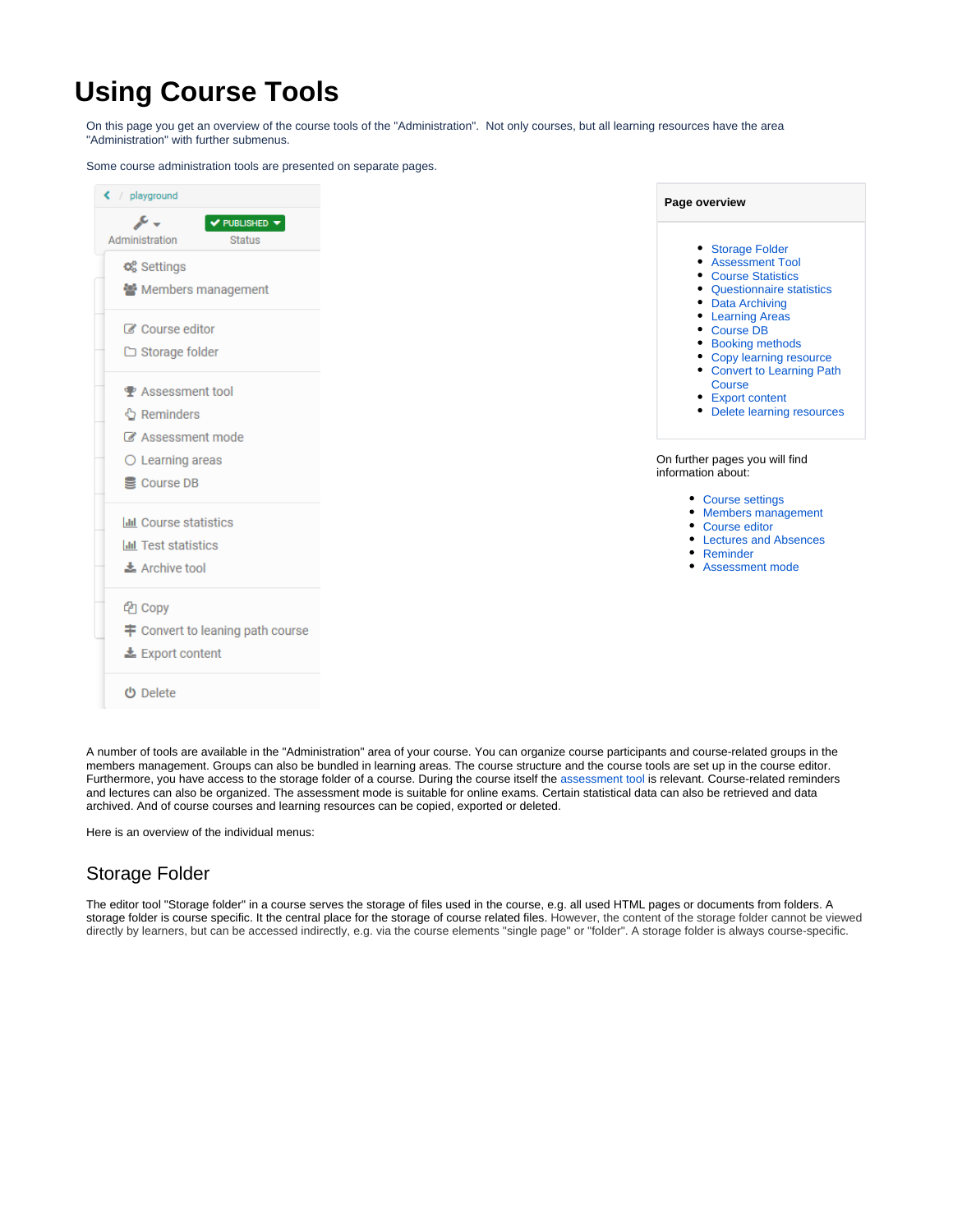| Search                                    | Q                       |                                           |                                              | O Help          |
|-------------------------------------------|-------------------------|-------------------------------------------|----------------------------------------------|-----------------|
|                                           |                         | <b><i><sup>23</sup></i></b> Deleted files | <b>主 Upload file</b><br><b>Create folder</b> | Greate document |
| Storage folder                            |                         |                                           |                                              |                 |
| <b>Name</b>                               | <b>Size</b>             | <b>Modified</b>                           | License                                      | תי<br>o         |
| $\Box$ $\Box$ courseelementdata           | 5 element(s)            | ٠                                         |                                              |                 |
| $\Box$ sharedfolder                       | 12 element(s)           | 7/3/18 3:27 PM                            |                                              |                 |
| $\Box$ Einzelseiten                       | 5 element(s)            | 7/11/18 5:32 PM                           |                                              | ۰               |
| $\Box$ Fragetypen                         | 1 element(s)            | 3/5/18 2:11 PM                            | All rights reserved                          | ۰               |
| □ D Testdokumente                         | 6 element(s)            | 7/11/18 5:33 PM                           | All rights reserved                          | ۰               |
| $\Box$ $\Box$ Videos                      | 4 element(s)            | 4/20/18 2:05 PM                           | All rights reserved                          | ۰               |
| □ h IT_Studium.mp4                        | 7.4 MB                  | 3/14/18 3:13 PM                           | No license                                   | ۰               |
| $\vee$ Select all $\Box$ Delete selection |                         |                                           |                                              |                 |
|                                           | Send e-mail<br>Download | <b>Delete</b><br>Move                     | Zip<br>Copy<br>Unzip                         |                 |

#### ▶ WebDAV link

In the storage folder files can be uploaded, deleted, moved, searched for, zipped, un-zipped or created. By default, HTML documents can be created in OpenOlat. If additional document editors are activated in the administration, further file formats can be created. For example, if Only Office is used, Word, Excel or PowerPoint files can also be created.

When uploading a file the file size limit as well as the folder space limit has to be taken into consideration. Also those limits apply when uploading files via [WebDAV](https://confluence.openolat.org/display/OO154EN/WebDAV) to the storage folder.

| Upload file        |                                                                        | ×                    |  |  |  |  |
|--------------------|------------------------------------------------------------------------|----------------------|--|--|--|--|
| Target             | / Spielwiese / coursefolder / Grafiken                                 |                      |  |  |  |  |
| * File             | Select file from local computer to transfer to server<br>(Max 51.2 MB) | 土                    |  |  |  |  |
| Metadata           |                                                                        | $\Theta$ Help        |  |  |  |  |
| Title              |                                                                        |                      |  |  |  |  |
| * File name        |                                                                        |                      |  |  |  |  |
| <b>Description</b> |                                                                        |                      |  |  |  |  |
|                    |                                                                        | Æ                    |  |  |  |  |
| License            | All rights reserved                                                    | $\blacktriangledown$ |  |  |  |  |
| Licensor           | Green, John                                                            |                      |  |  |  |  |
|                    | Insert additional metadata                                             |                      |  |  |  |  |
|                    | Upload<br>Cancel                                                       |                      |  |  |  |  |
| 斜                  | 2/100 MB                                                               |                      |  |  |  |  |

In the storage folder subfolders can be used to create a systematical structure of course related files. In addition OpenOlat automatically creates the folders "\_courseelementdata" and "\_sharedfolder", respectively, when a course contains at least one course element "Folder" or a course is linked with a resource folder.

In the subfolder **"\_courseelementdata"** you can find all course elements "folder" of this course. The corresponding folders appear here automatically after they have been created in the course editor and can be edited here as well.

Via the subfolder <sub>"</sub>\_sharedfolder" you can view the linked resource folder of the course, but you can not edit it by default. Editing can be enabled in the course options by deactivating the option "read only" for the selected resource folder.

#### **Link course element "Single page" to storage folder:**

Single web specific pages (e.g. html, pdf) which are stored in the storage folder can be made visible in the course with the course element "Single page".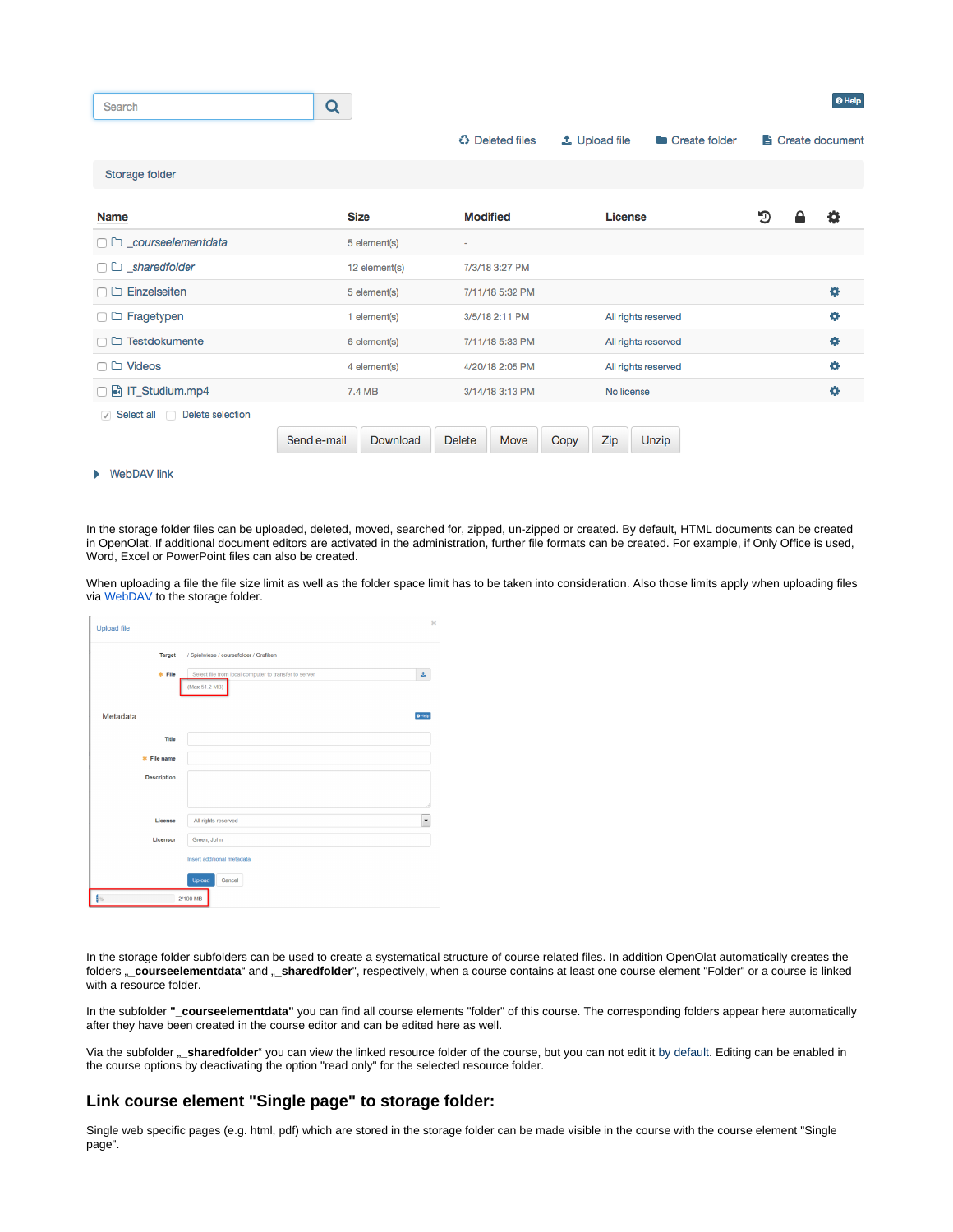Additionally the checkbox "Allow links in the entire storage folder" can be selected. Thus it becomes possible to link html-files, which can be found in the storage folder, directly. This is helpful to show linked charts of a html-page or other linked files.

As soon as the checkbox is activated, the path for other files of the storage folder is visible. Thus it becomes possible, to call up files, which are determined in the storage folder but aren't published in the course itself.

### <span id="page-2-0"></span>Assessment Tool

In the menu "Assessment tool," not to be confused with the course element "Assessment," the entire assessment of a course is carried out. Here you have access to all course elements that can be assessed and you can make assessments with points awarded, passed/failed and give individual feedback.



The menu Assessment Tool is therefore relevant during the course or at the end.

All owners of courses have access to the assessment tool as well as members of a corresponding right group and, last but not least, all coaches. Owners may assess all course participants, tutors only those they have been assigned to. The course elements which should be assessed, first need to configured either in the tab "Assessment" or "Test configuration". Only if the assessment is turned on an assessment in the assessment tool becomes possible. To pass a course, the tab "Score" in the course element needs to be filled in.

Further information about the assessment tool you can found [here.](https://confluence.openolat.org/display/OO154EN/Assessment+tool+-+overview)

### <span id="page-2-1"></span>Course Statistics

This course function provides you with statistics regarding access to your OpenOlat course. All course owners have access to those statistics. You will receive data in the form of tables as well as in the form of charts. Table data can be downloaded as Excel files (e.g. for further processing) to your computer.

Relevant for your total of course accesses are user clicks on a single course element; however, clicks on this element's content will not be counted. If a user selects the Wiki from course navigation and clicks it three times, three clicks will be counted; no click will be counted though when clicking on a link within that Wiki.

Statistics can be created per hour, per day, per weekday or per week. Furthermore you can choose a certain period of time per day and per week during which any course access should be displayed in your statistics.

When selecting a course element in your table its corresponding chart will be displayed. If you select the number of clicks in the row "Total" your chart will show all accesses sorted by course element.

# Test Statistics

The test statistics allow you to perform general course-related, anonymous statistical evaluations of your tests. All tests included in the course are displayed. The key figures for a test as well as further analyses of the time taken to complete a test, average points per question and the percentage of correct answers per question are displayed. In addition, key figures such as the number of participants who completed the question, average score, time taken to complete the question, etc. are displayed and visualized for each question.

You can evaluate a test with regard to e.g. difficulty and suitability by means of characteristic values for test evaluation and item analysis.

Access to the test statistics is not only available to the course owners but also to all coaches of the course.

### <span id="page-2-2"></span>Questionnaire statistics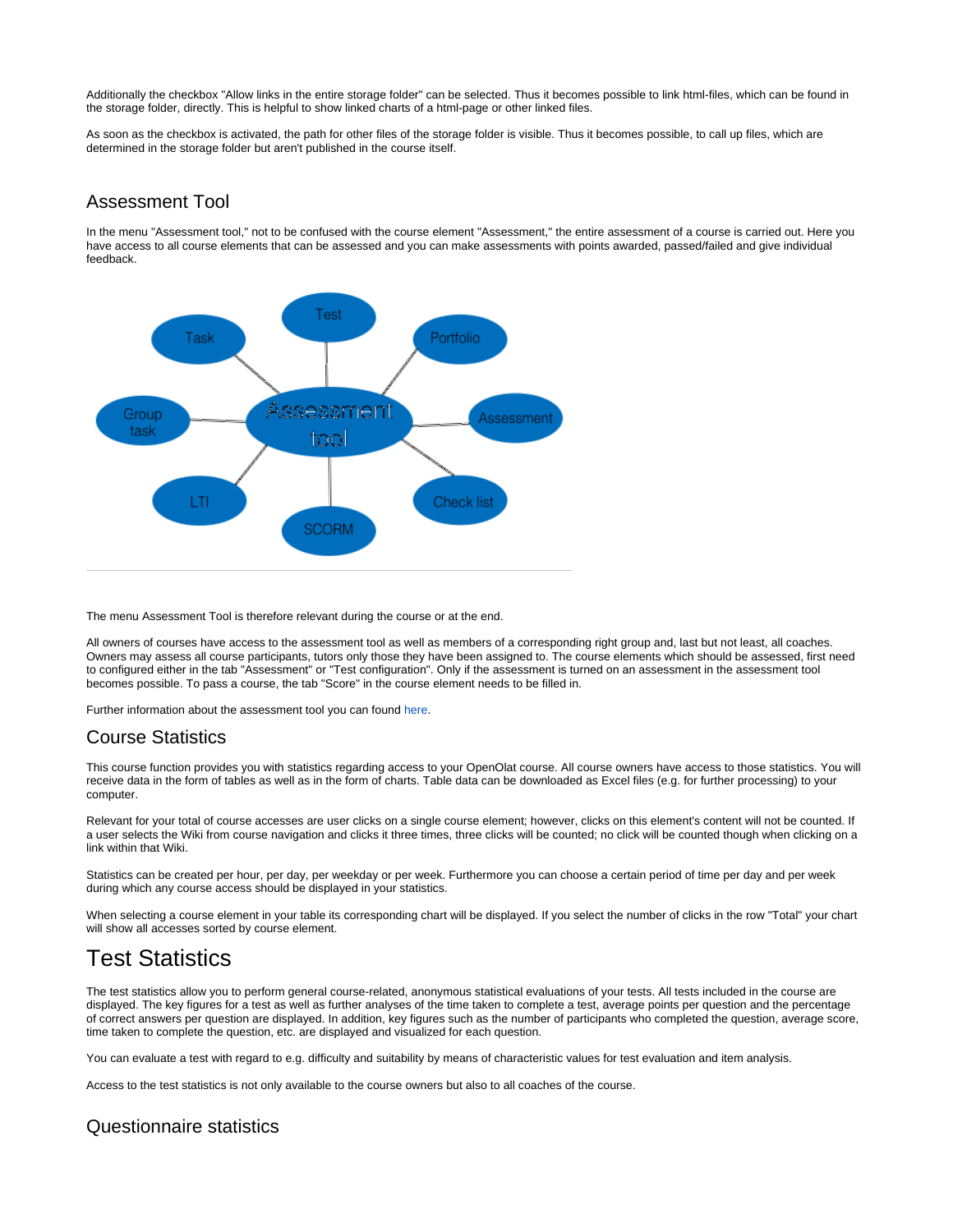The questionnaire statistics allow you to make a general course-related, anonymous statistical evaluation of your questionnaires/surveys. For each survey there is an overview, tables, diagrams and access to the individual questionnaires.

The overview includes key figures such as the number of completed questionnaires, submission period and processing time. The tab "Tables" contains evaluations for individual questions. In the tab "Diagrams" the results are visualised in the form of bar charts and the corresponding statistical data such as median, variance and standard deviation are displayed. In the tab "Individual questionnaires" you have access to each individual questionnaire. All accesses are anonymous.

Besides course owners all coaches have access to questionnaire statistics.

## <span id="page-3-0"></span>Data Archiving

Data archiving can be used to store the results of various course elements of a course. In particular, saving the results of surveys, tests, self-tests, tasks, group tasks and course results are important elements that you should save at the end of the course.

The archives are usually in zip format and contain Excel files or rtf files for text formats. If other files are included in the archiving, they will be provided in subfolders within the zip file.

To save the results, first select a tool-specific block in the ["Archive tool"](https://confluence.openolat.org/display/OO154EN/Data+archiving) area and then select the concrete blocks that you want to save. Of course you can also click on "select all". The results can then be downloaded by selecting the "Archive" option. The user will be informed by mail if the download takes longer, as is the case with the log files.

Archived self-tests and questionnaires contain anonymous user data, tests are stored in a personalized way and contain all test results. Course results contain the summarized overall evaluation of a course, not individual elements. The Wiki packs all pages and uploaded files into one ZIP file. The participant folder is saved according to the folder structure of this module. Further details on the recorded log files can be found in the chapter ["Record of Course Activities"](https://confluence.openolat.org/display/OO154EN/Record+of+Course+Activities).

In the archive tool you can also delete the chat history by clicking the button "Delete" under "Chat history".

When deleting a course all course data (but not the course elements!) will be stored in your personal folder automatically.

All course owners have access to the data archiving tool as well as members of groups with rights to the data archiving tool.

# **Archiving** Ouestionnaires Surveys Tests Course results Tasks (old) Tasks and group tasks Topic assignment Log files Forums File dialogs Participant Folder Wikis **SCORM** results Checklists Chat history Bookings

### <span id="page-3-1"></span>Learning Areas

(i)

Learning areas are used to easily assign groups to different elements within a course.

By using the button "Create learning area" you can create a new learning area before allocating single groups to this learning area. If a learning area already exists you can use this one to allocate linked groups. All you have to do is editing the learning area, and then selecting the designated groups in the tab "Group assignment". If no groups have been created yet, the text appears: No learning group was found. Please create a learning group in the members management first.

Learning areas can be selected in the course editor, for example in the course element "Enrolment." This way all groups of a learning area will be offered for enrolment. Furthermore learning areas are available in the tabs "Visibility" or "Access" in conventional courses if the option "groupdependent" has been activated.

The advantage over explicitly listing all relevant groups in the tabs "Access" and "Visibility" is a greater flexibility and easier handling in the course editor. If new group rules are defined in a course it has to be republished. If instead a learning area rule has been defined, the participation of a group can be defined in the learning area administration. In that case you do not have to republish your course.

Learning areas are suitable for using the same course element within a course in several groups or if there are a lot of groups to choose from along with only one single registration element. Learning areas spare you the selection of each single group.

### <span id="page-3-2"></span>Course DB

∽

<span id="page-3-3"></span>Here you can create a new course-specific database that can store certain course-specific information.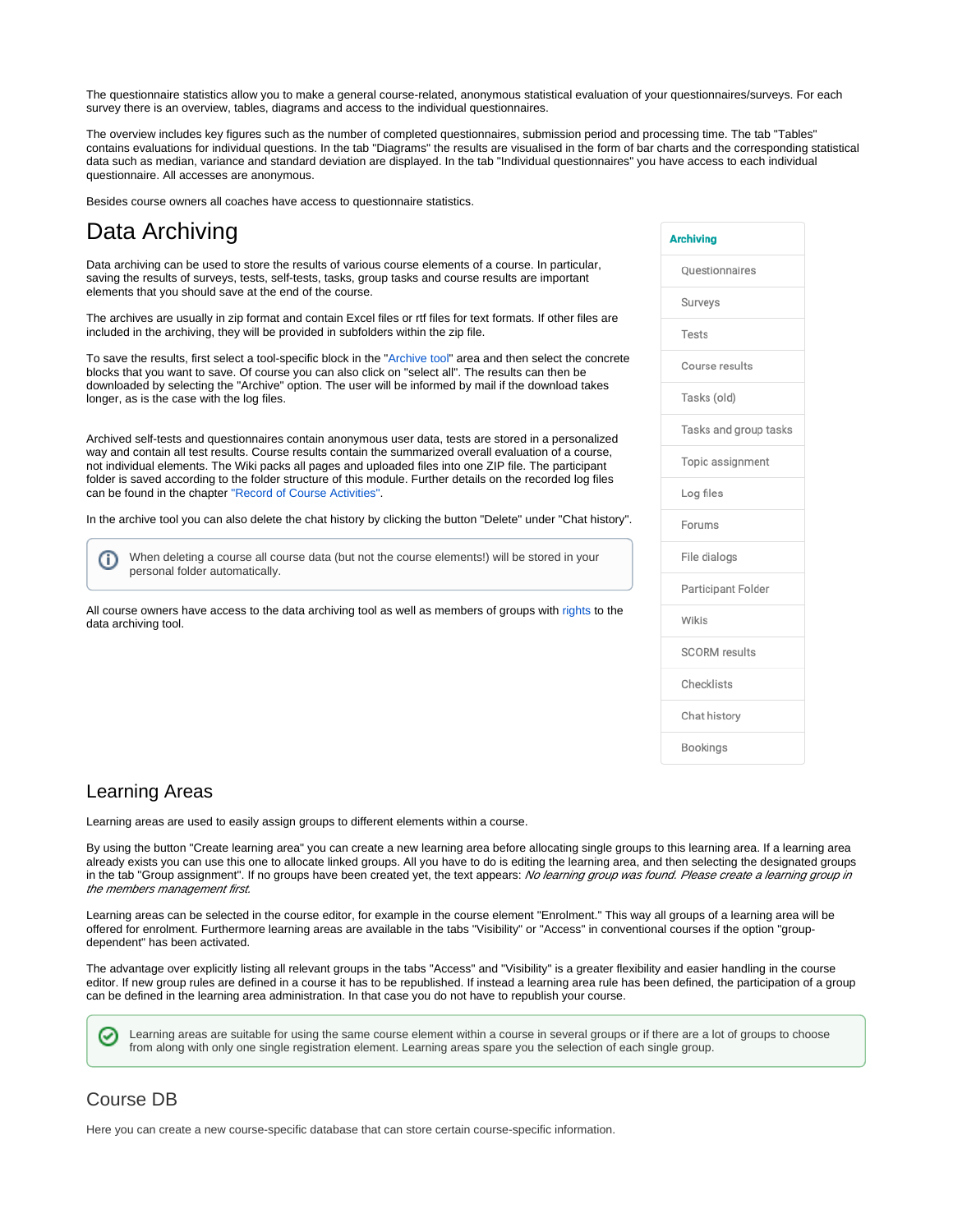### Booking methods

Here you will find an overview of all the people who have booked your course.

### <span id="page-4-0"></span>Copy learning resource

Learning resources are copied in order to be able to reuse an old course structure for a new semester, for example. When copying a course, the structure, folder contents, HTML pages and group names (without group members) are copied. User data such as forum entries, group members, etc. are not copied. As the owner of a learning resource, you can determine (under "Access configuration") whether your learning resource can also be copied by other OpenOlat authors.

This way you get a completely reset course without user-specific data remains.

As owner of a learning resource you can also determine in the administration menu under "Settings" "Share" whether your learning resource may be copied by all other OpenOlat authors of the system.

Erstellen Sie am besten eine Kurskopie, wenn Sie einen Kurs wiederholt durchführen möchten, anstatt nur die Personen aus der ☑ Mitgliederliste zu entfernen. Auf diese Weise entfallen auch alle Einträge im Bewertungswerkzeug und man erhält einen komplett bereinigten Kurs.

A course copy can also usefully be created as a backup after the course has been completed and before the course begins.

## <span id="page-4-1"></span>Convert to Learning Path Course

Traditional courses and courses created before OpenOlat version 15 can be converted into a [learning path course](https://confluence.openolat.org/display/OO150EN/Learning+path+course) via this link.

### <span id="page-4-2"></span>Export content

∽

Export your learning resources as a ZIP file. You can import tests, questionnaires, CP and SCORM learning content into other LMSs that support the same standard. Courses, wikis and glossaries can be imported into other OpenOlat installations.

As the owner of a learning resource, you can also determine in the administration menu under "Settings" "Shared to other authors" whether your learning resource may be exported, copied or referenced by all other OpenOlat authors in the system.

Allowing a course copy for other authors is useful for course templates, for example.

### <span id="page-4-3"></span>Delete learning resources

You can delete them using the menu item in the "Administration" area. When deleting integrated learning resources (e.g. a test) you will receive a message with the display of the corresponding course. You must therefore first delete the course element "Test" in the course so that you can delete the test in the authoring area. The data is definitely deleted and cannot be restored. Therefore a confirmation is necessary before deleting.

However, if the course is **deleted**, all user data will be removed. Course participants and authors no longer have access. Only the course owner has access and finds the course in the authoring area under the tab "Deleted". There the course can be restored, but without user data, these are permanently deleted.

|                                                       | Favourites   |                              | My entries |                |               | Search form    |                 | <b>Deleted</b>       |                         |      |
|-------------------------------------------------------|--------------|------------------------------|------------|----------------|---------------|----------------|-----------------|----------------------|-------------------------|------|
|                                                       |              |                              |            | 4 Entries      |               |                | ٣٠              | Æ۰<br>土              | ۰                       |      |
| է                                                     | <b>Type</b>  | Title of learning resource - |            | Life cycle     | <b>Access</b> | Ref.           | Delete by       | <b>Deletion date</b> | ဂူ                      | ಥ್ಯೆ |
| W<br>п                                                | ♡面           | virtual world                |            | <b>自 TRASH</b> |               |                | Green, John     | 6/21/2020            | ဂူ                      | œ    |
| W<br>п                                                | ⊘面           | QTI_21 (Kopie)               |            | <b>自 TRASH</b> |               | $\overline{2}$ | Hemsing, Sabine | 3/28/2021            | Ω                       | œ    |
| 口<br>п                                                | び面           | Multimedia                   |            | <b>自 TRASH</b> |               |                | Green, John     | 3/17/2019            | <sup>4</sup> Copy       |      |
| W                                                     | $\bullet$ in | Fragetypen Import (Kopie)    |            | <b>自 TRASH</b> |               | 5              | Hemsing, Sabine | 4/24/2019            | <b>±</b> Export content |      |
| Select all 4 rows Select page's rows Delete selection |              |                              |            |                |               |                | Restore         |                      |                         |      |
|                                                       |              |                              |            |                | Restore       |                |                 |                      |                         |      |

⋒ The final deletion of a course is only possible by the administrator.